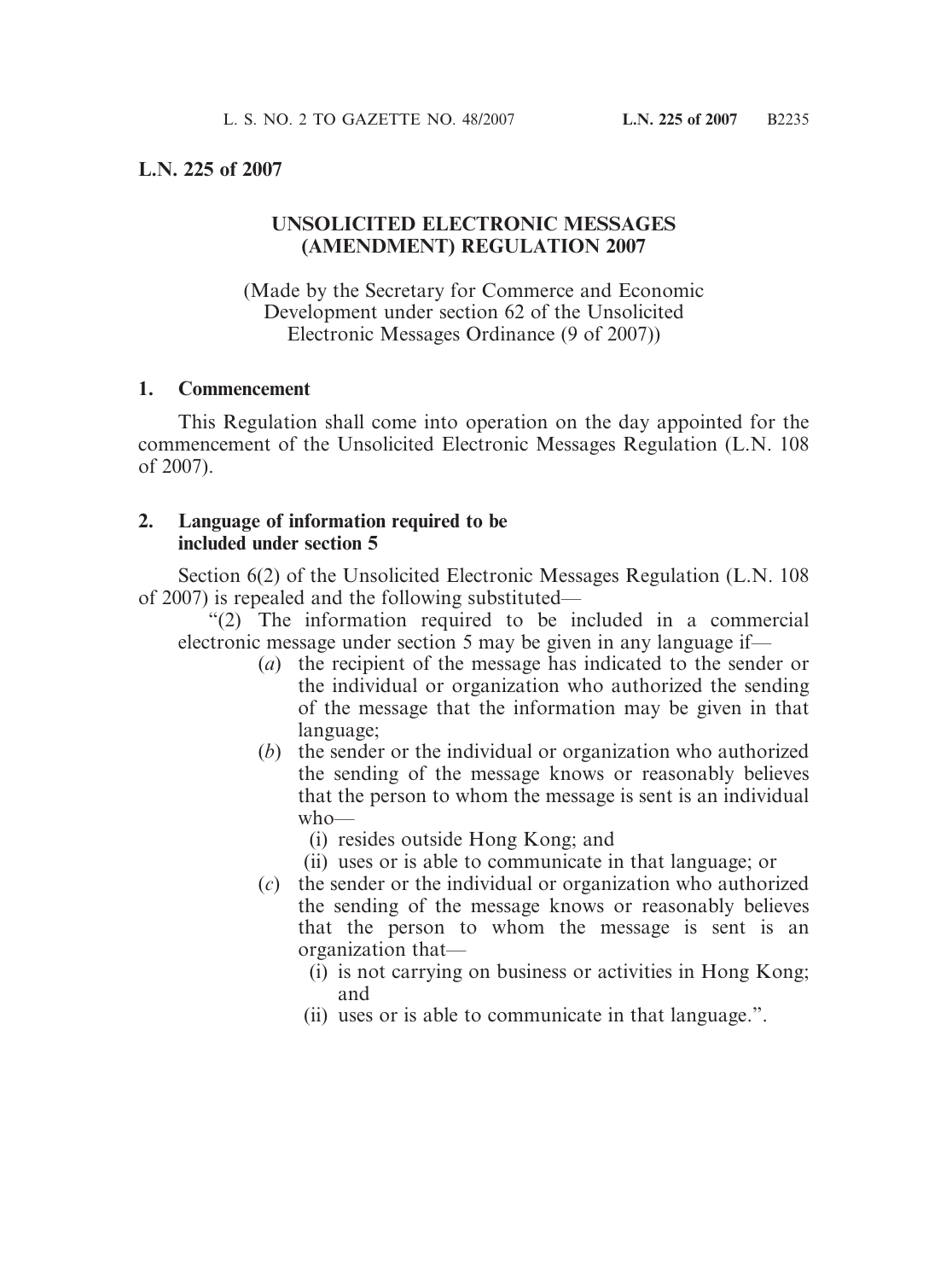# **3. Language of unsubscribe facility statement**

Section 7(2) is repealed and the following substituted—

"(2) The unsubscribe facility statement may be given in any language if, in relation to the commercial electronic message concerned—

- (*a*) the recipient of the message has indicated to the sender or the individual or organization who authorized the sending of the message that the statement may be given in that language;
- (*b*) the sender or the individual or organization who authorized the sending of the message knows or reasonably believes that the person to whom the message is sent is an individual who—
	- (i) resides outside Hong Kong; and
	- (ii) uses or is able to communicate in that language; or
- (*c*) the sender or the individual or organization who authorized the sending of the message knows or reasonably believes that the person to whom the message is sent is an organization that—
	- (i) is not carrying on business or activities in Hong Kong; and
	- (ii) uses or is able to communicate in that language.".

Frederick S. MA Secretary for Commerce and Economic Development

27 November 2007

# **Explanatory Note**

This Regulation amends the provisions of the Unsolicited Electronic Messages Regulation (L.N. 108 of 2007) ("the principal Regulation") relating to the language of the information that is required to be included in a commercial electronic message.

2. Section 2 amends section 6(2) of the principal Regulation. Section 6(1) of the principal Regulation provides that the identity and contact information required to be included in a commercial electronic message under section 5 of the principal Regulation must be given in both Chinese and English. Section 6(2) of the principal Regulation provides an exception by allowing the information to be given solely in Chinese, English or another language if the